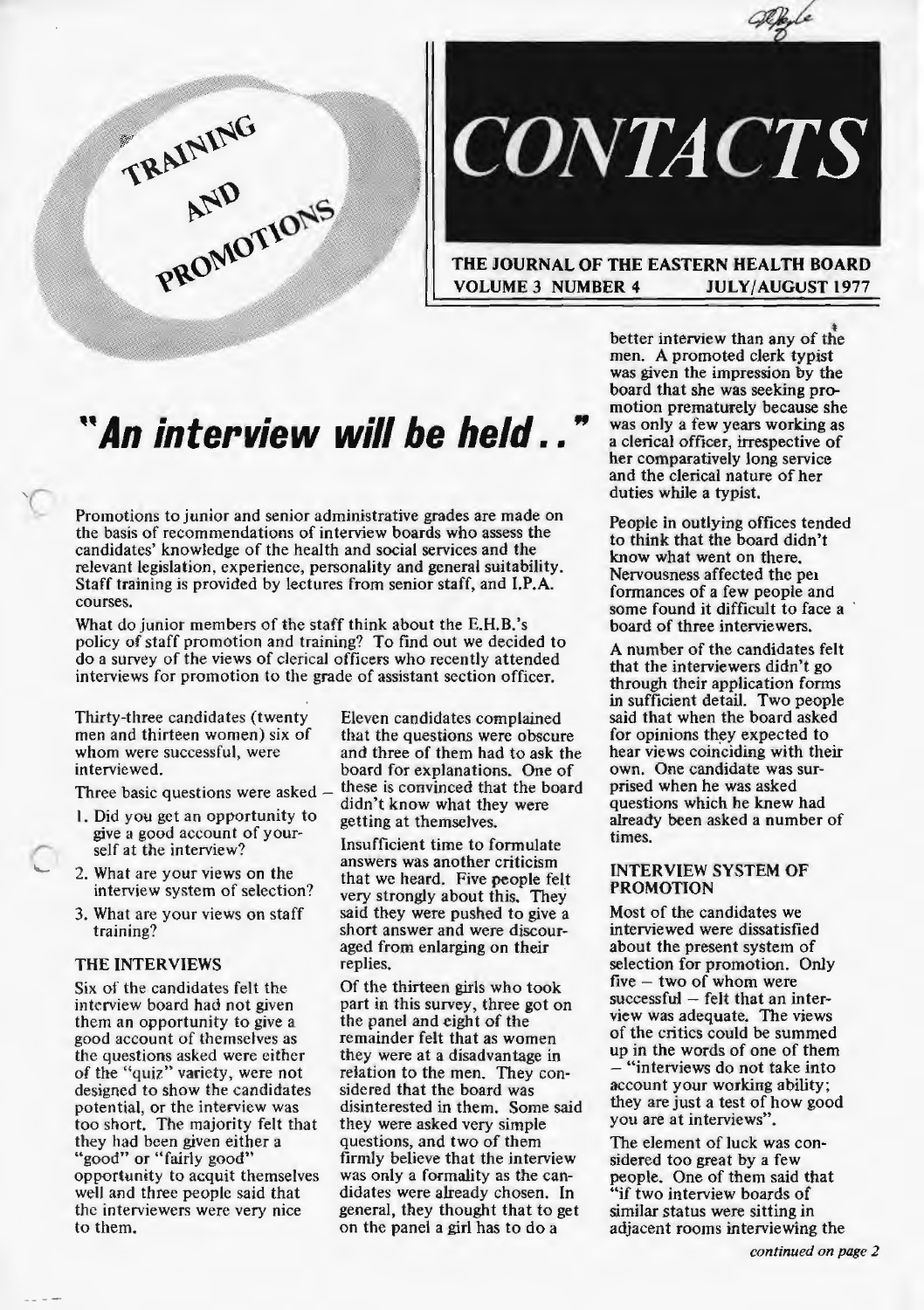#### *continued from page* 1

same candidates, 1 believe that with the possible exception of two or three people, they would come up with different results". For at least seven candidates the interview system is shrouded in mystery. They wanted to know what the board was looking for in an 'ideal' candidate, was the assessment based purely on the interview, or were personal records, experience, working ability and reliability taken into consideration, and if so, to what extent?

Some people thought they should be told how they fared during their interview or have access to the board's report on them.

Finally, one group of eight candidates who are not based in James's Street felt very strongly about delays in notifying successful candidates of the results. They said that Personnel should contact these people individually in order to avoid "leaks".

#### ALTERNATIVE SYSTEMS OF PROMOTION

The most popular alternative to the present system was an interview coupled with a staff appraisal report. It was generally agreed that, although a perfect selection method didn't exist, staff appraisal had the advantage of relating work performance to promotional prospects. Interviewers should then have a far better knowledge of each candidate's ability, and staff in generai would have an incentive to work harder. An interview allied to a written exam was favoured by others. One person suggested that this exam should involve writing a thesis on one of a set list of subjects as, he said, "this would involve people more with the job and the research could be useful". The group method of interviewing was considered by some to be superior to the present board-versus-candidate system. A further comment made was that as incoming staff have a higher expectation of promotion while having to face longer odds than ever before (i.e. about 1 00 clerical officers were eligible for 12 posts), can it not reasonably be expected that they will demand that their future careers be determined by a system which, at the least, they

#### STAFF TRAINING

Before the interviews were held special tutorials had been arranged by the Personnel Department. The majority of people we questioned agreed that these tutorials had been very helpful. However, there were complaints about them being rushed through at the last minute.

People in Kildare found it difficult to get to the tutorials because of the distance and also because five of them were doing the interview and they just couldn't all walk out.

There was criticism of the tutorials as a last-minute cramming exercise. The point was made that the primary purpose of a training programme was not to promote people but to enable them to be efficient officers, capable of giving good service to the board and the public.

The general consensus of opinion the system has never been fully was that, apart from tutorials, explained to them.<br>staff training does not exist. The promotion of

Many people felt that there officer to assistant section officer should be an interchange of staff is probably the most important between sections, and that the step in his career. The  $a/s$ , o. heads of the various departments grade is the first level of manageshould initiate comprehensive ment from which officers will

*WHAT C.Os. THINK ABOUT* TRAINING

*not job-related they are merely theoretical.* 

A.S.Os. should be more involved in the *training of clerical officers and S.Os.*  $\overline{wHAT}$  *THEY SAID ABOUT* should train their A.S.Os.

*It's a bit much to expect people to go to James's Street every afternoon for two and a half weeks.* 

*Staff should be trained to deal with the public. There are times when I'm shocked at the way our own staff treat them* - *they couldn't care less. This is one area of training on which we have slipped up very badly. Even bosses who have been on courses have a lot to learn about basic politeness.* 

#### *What training?*

*Leaflets should be available to new staff members giving information about the Board and its services and details of interest to staff about such matters as superannuation, leave, training and promotional opportunities, insurance deductions and entiflements, etc.* 

*There should be talks every month on a regular basis which are not tied to promotion.* 

*Didn't know there was supposed to be training.* 

*Tutorials should be extended.* 

<u> | \_\_\_\_\_\_\_\_\_\_\_</u>

*I'd really love a course on interview techniques.* 

held that training had been left to Personnel, but they had not sufficient staff to organise it properly. Training systems should be under the direction of Personnel, but implemented by the heads of departments.

A large proportion felt that staff appraisal should be introduced and tied in with a definite training programme. **CONCLUSIONS** 

We should like to thank the people who assisted us in making this survey, and the clerical officers who candidly expressed their views. The overall impression of those who did the survey was that the junior staff were very eager to better their work performance and to improve the services provided to the public. Some of them had warped views on how interview boards actually operate, but in their defence it must be conceded that

The promotion of a clerical step in his career. The  $a/s$ . o. training courses. The view was proceed to senior status. That a representative number of<br>clerical officers should be dissatisfied with the method of *Tutorials are O.K. but when they are* selection for the post and the *not job-related they are merely* **quality** of training merits the *serious consideration of top management.* 

*INTERVIEWS* 

*It was purely a question and answer interview.* 

,\_ *\_j* 

*I heard that in Personnel they go through the applications and put an x on certain ones and more or less eliminate the rest.* 

*I* would have expected a broader type *of questioning.* 

*I think there is a policy in Personnel to promote bright young men, and the girls only get in as an afterthought.* 

*Most of the questions were well-· formed but very wide ranging and could be answered in four or five different ways.* 

*The questions were clearly formed and I think the whole svstem is quite good.* 

*For me, it was iust like a quiz, all question and answer and if you took your time you felt you were holding up the interview board.* 

*In the Civil Service thev do not relv on interview boards alone; but also on assessment of heads of departments. The Eastern Health Board should consider this.* 

---------------------

2 can consider fair?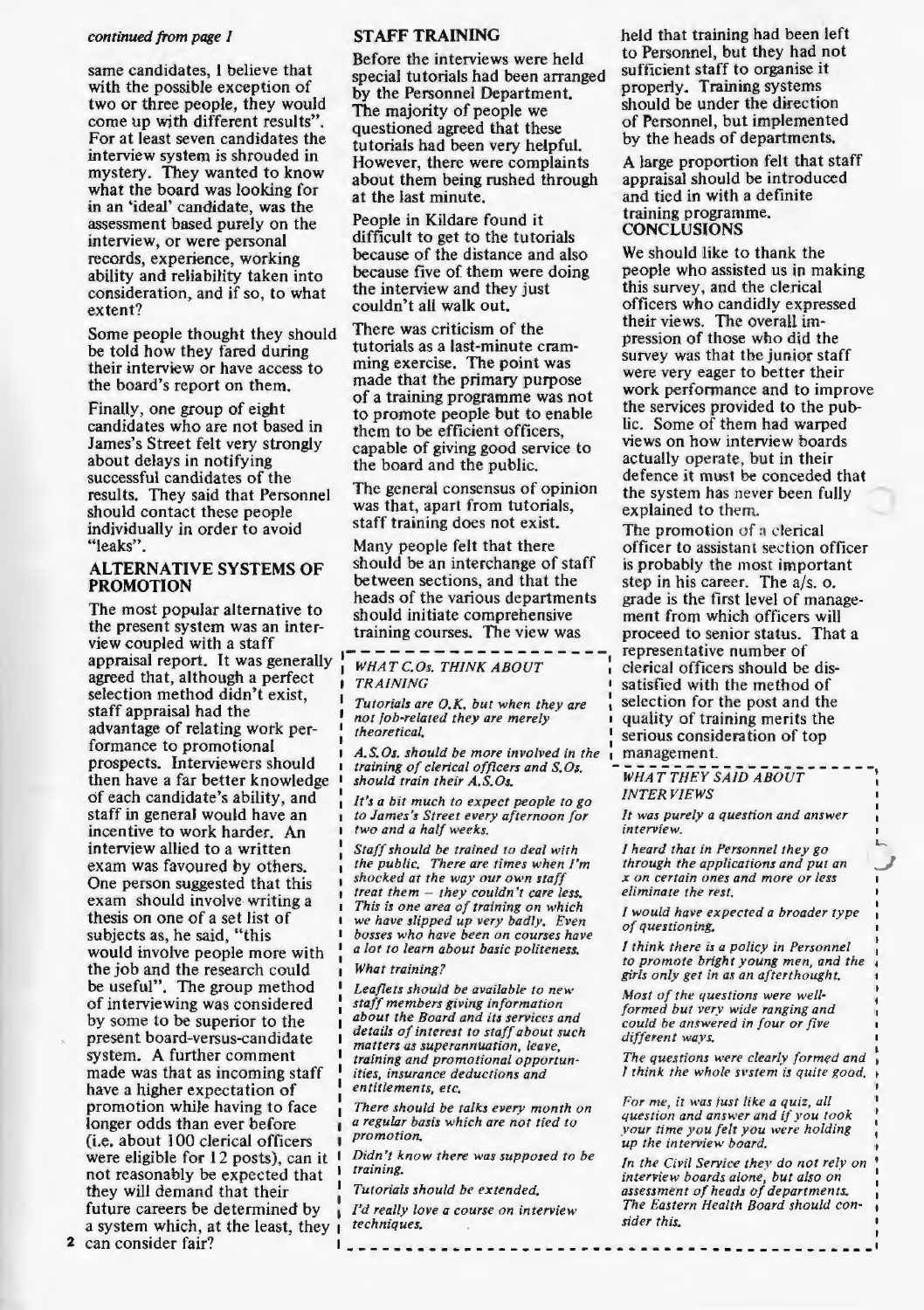

*Some of the successful candidates in recent competition [or Asst. Section Officer.* L. *to R. (front) John Broe, Margaret Magaharan, Maura O'Donnell, Adrian Charles. (Back) P. J. Timmons, Tom Gorey, Vincent Martin, Tony Reilly, 'Tom Mahon. Inset: Michael Noble.* 

*The other successful candidates are Pat O'Brien and Catherine Doyle.* 

#### **How NOT to prevent a heart attack**

He was a farmer, a grand strong man and never a day sick. So it was a great shock to his family when he was carted off to hospital with a heart attack. His daughter works in our midst and for the purposes of this saga we'll call her Petunia. (It's an anonymous sort of name anyway.)

Well, he recovered quickly enough, T.G., and when he was discharged our Petunia thought the weekend would never come so she could get home<br>and reassure herself that things were back to normal.

It was a marvellous few days and the father, though still a bit weak, was getting back to himself. The anxious times were over and life was resuming<br>its normal pattern. getting back to himself. The anxious as often as she used to.<br>
times were over and life was resuming<br>
its normal pattern.<br> **New Director of Community Care** 

Petunia had Monday off and her father told her he'd call her in time to catch the 8.30 bus.

Now, in common with many others in the EHB our heroine had a simple virtuous nature and, like them too, she could sleep the sleep of the just. In fact, he'd a fierce time getting her out of the bed. If he didn't drive her to the crossroads she would miss the bus.

They arrived at the crossroads to find it disappearing from view. Not one normally given to hysterics was Petunia but this was too much. "Me bus!" she shrieked wildly. They gave chase. When the bus stopped to pick up a passenger she flung herself out of the car, ran towards the bus, remembered her suitcase and when she got back to the car the bus was gone.

Next time it stopped she missed it by a few inches. And the next time, and again the next time.

The back scat of the bus was full of schoolchildren who began to take an interest in this female who was constantly charging from the car to the bus and back into the car.

They were well on the way to Dublin when the bus stopped again. By this time father had stopped muttering and was saying it out loud.

Our Petunia, stiff with determination, fell out of the car and the bus started up the hill. The car chased the bus leaving Petunia, clutching her suitcase to her chest, to chase the both of them.

The back seat fell apart with the laughing. To their utter disgust the uproar brought the conductor down to them and he immediately solved the problem\_

They write to her a lot from home lately, long newsy letters. They tell her they know how busy she is what with her good job and all and they quite understand if she can't get home as often as she used to.

## **Royal Hospital, Donnybrook**

Our readers will, no doubt, be aware that<br>this old-established hospital in the Donnybrook area has provided a service for<br>elderly sick people. It may come as a surprise to learn that the hospital has been serving the elders for 224 years. The<br>Chairman, Board members and officers Cllairman, Board members and officers were pleased to be associated with the function at the Royal Hospital on 18th April at which Mr. Brendan Cor.ish, Minister for Health and Social Welfare, formally opened the new physiotherapy unit. Here again we must join in the tributes paid<br>by the Health Board at their April meeting to Mrs. Ross and her team of<br>voluntary workers who raised over E20,000 towards the provision of this fine<br>unit. We look forward to the Hospital and more especially the Ross Physiotherapy<br>Unit providing a major contribution in the<br>care of the aged and chronic sick in the south Dublin area.

#### **Incoming Board members**

Elections have been held for representatives of professions on the Board and the five local health committees. The new members will serve for the next five years commencing July 1977. Lists of members of the Board and committees will be available from Secretariat, 1 James's Street, towards the end of July.

The representatives of professions on the<br>Board who have been appointed by election are: Dr. J.S. Doyle and Dr. D. G. Kelly, consultants in a general hospital, Dr. J. D. Behan, consultant psychiatrist, Dr. A. Meade, Dr. P. McCarthy, Dr. J. McCormick, Dr. B. Powell and Dr. B. Sheehan, general practitioners, and Dr. J. Walker, a medical officer with "special knowledge or experience in<br>preventive medicine". The dental pro-<br>fession is represented by Mr. K. Harrington,<br>the nurses by Sister Columba McNamara and the psychiatric nurses by Mr. Bernard<br>Mulledy. Mr. Hugh P. Corrigan has been returned unopposed to represent the pharmacists.

## **Dr. Kevin Quinn**

Dr. Kevin Quinn has recently taken up duty as Director of Community Care. He is based in St. Brendan's and has taken over the administration of the No. 6 area which covers Grangegorman, Phibsboro, Cabra, Giasnevin, Finglas, Castleknock, Blanchardstown, Mulhuddard and The Ward.

Dr. Quinn qualified from the Royal College of Surgeons. His postgraduate qualifications include the Diploma in Public Health and the Diploma in Child Health. He is also a member of the Faculty of Community Medicine. He worked in Westmeath and Kildare as Asst. County Medical Officer of Health. He left Kildare in 1966 on his appointment as Leitrim County MedicaJ Officer.

It is interesting to note that he was the very last C.M.O. appointed in the country. The Health Act 1970 was even then in the offing, and the McKinsey boys were whizzing in with the re-organisation of the health service structures as we knew them.

A quietly competent man, Kevin Quinn has an infectious sense of humour. We hear from Leitrim that he was very highly regarded for the manner in which he reorganised and built up the Community Care services

there. The general consensus of opinion is that the services in Leitrim are at such an efficient state - all due to the hard work, tenacity and dedication of their recently promoted  $C.M.O. -$  that they are among the best in the country. Great tributes were paid to Dr. Quinn at a representative function in Carrick-on-Shannon recently and, despite long distances, many former staff came back to be associated with his send-off.

In addition, he was a distinguished sportsman. He played rugby at senior cup and league level for Belvedere during the golden age of Irish rugby and was capped on five occasions between 1947 and 1953. His three brothers also figured on the Irish team during this period. He was also capped many times for cricket when he was playing for the Phoenix Club.

Maintaining his interest in both sports, he has been a wise mentor for junior enthusiasts. Since hanging up his boots he has taken up the more leisurely sport of golf and we understand that he was a very promising player with the Carrick-on-Shannon Club.

We welcome him and wish him well in his new fields. 3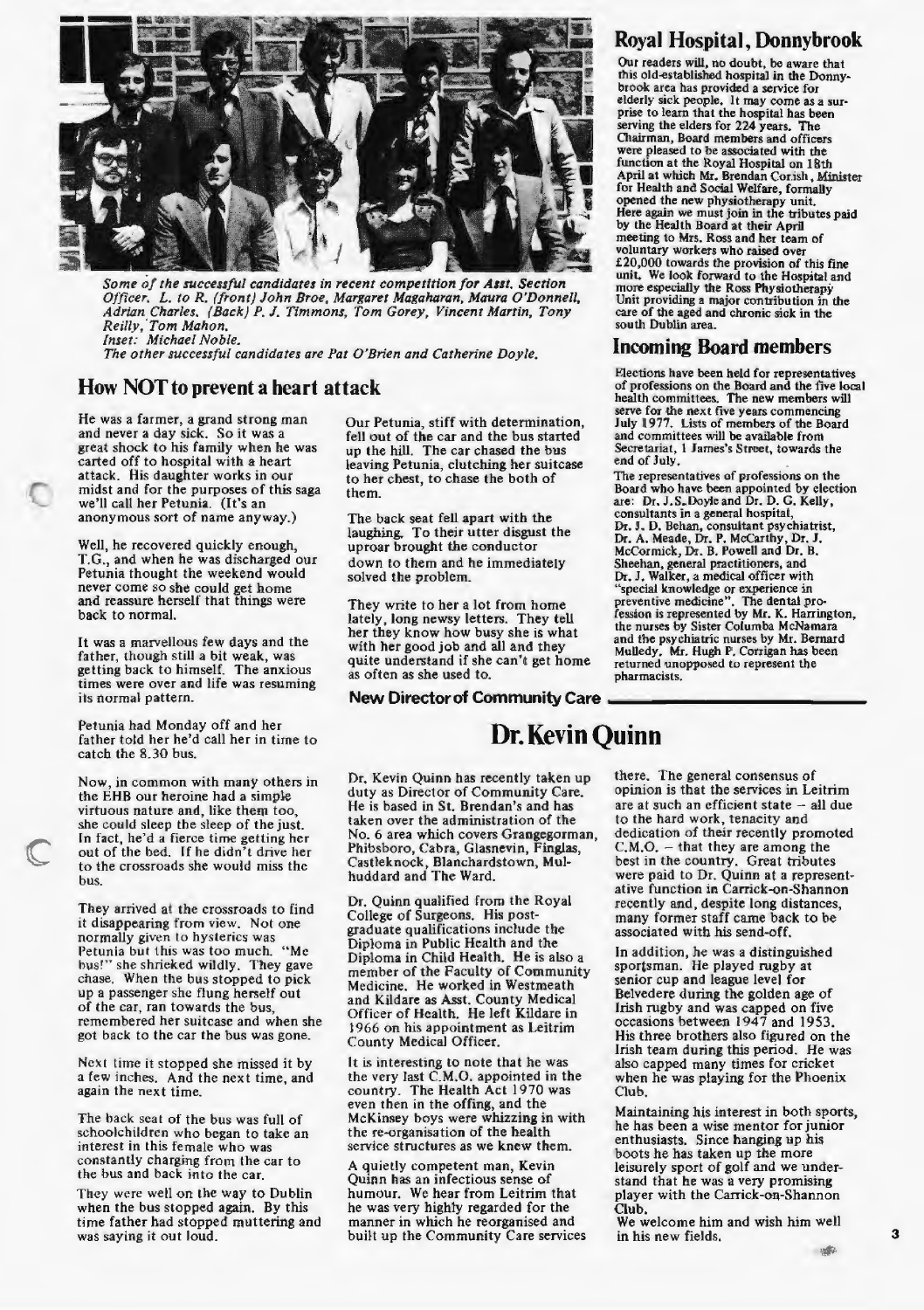#### 1. INTRODUCTION

Many people, including some of the staff in the Eastern Health Board, know little if anything about the medical care available to persons moving from one E.E.C. country to another, whether holidaying  $-$  seeking  $employment - on retirement.$ Do you know that insurance is the qualifying factor and a constant source of confusion is ignorance of the fact that income has no bearing in the Irish context of the Regulations?

The Regulations covering the scheme are vast and written in bureaucratic English translated from French. Keeping to the exact meaning of the Regulations, I shall try as simply as possible to give you in this article the salient points.

Health services for E.E.C. workers is closely linked with social security benefits and both are governed by the same regulations as I shall explain later. It would be quite impossible to extract health services and deal solely with that issue. I shall endeavour therefore to give you a brief outline of entitlement to social security benefits and then explain the manner in which health services are provided and classify the persons eligible for such services.

One of the aims of the Treaty of Rome, which established the European Economic Community (the E.E.C.) is to enable workers who are community nationals to move freely from one country to another within the community, either to work or to seek work. To facilitate this freedom of movement, provision is made in community law for safeguarding the social security rights (including the right to health services) of such workers. The relevant E.E.C. regulations (1408/71 and 574/72) are applicable *to* Ireland as a member of the enlarged E.E.C., with effect from 1st April 1973.

The purpose of these regulations is to ensure:

(i) that nationals of a member state working in another member state will come under social security cover in the same way as nationals of the country of employ-4 ment.

- (ii) that periods of insurance in different member states may be combined in determining eligibility for social security benefits and
- (iii) that social security benefits may be received anywhere within the community.

The other member states are Belgium, Denmark, France, the Federal Republic of Germany, Italy, Luxembourg, the Netherlands and the United Kingdom. It is to be presumed throughout this article that mention of movement of workers between countries refers to movement between the member states.

#### 2. WHO ARE COVERED BY THE REGULATIONS

The regulations apply to employed persons and their dependants and to social security beneficiaries and their dependants. They do not apply to selfemployed persons unless such people had continued to pay insurance as voluntary contributors when they ceased to be insurably employed.

workers" are an exception to this. They are workers attached to a firm in one member state and insured in that state but temporarily assigned to work in another member state. There are special arrangements as well for civil servants and diplomatic staffs working abroad. The regulations do not apply to people who are not nationals of a member state. However, stateless persons and refugees are covered by the regulations if they are permanently resident within the community. The effects of the regulations on the various health services administered by the Irish health boards as "Competent Institutions" and the Department of Health as a "Competent Authority" are explained in the following paragraphs. The regulations also apply in respect of workers' eligibility for social security benefits and any enquiries about the latter should be addressed to the Department of Social Welfare which is the "Competent Authority" under

# Health Services arrang travellers in the Euro Economic Community

Each member state defines which of its workers shall be eligible for the purpose of the regulations. In the case of Ireland, workers compulsorily or voluntarily insured under Section 4 of the Social Welfare Act, 1952 are covered, as are persons in receipt of pensions/benefits, etc., based on such insurance. Dependants of the foregoing are also covered.

Most of the working population of Ireland (including civil servants and public officials) are covered since the abolition of the income limit for social welfare contributions.

Generally speaking, social security insurance is payable by the worker to the Department of Social Welfare or its equivalent in the country where he is employed. However, "detached

the regulations in that case. Anyone going to work in another country should contact that department too.

#### 3. BENEFICIARIES UNDER THE REGULATIONS

In general, five classes of persons can avail of health services under the regulations:

- (i) Temporary visitors (holidays/business trips) and their dependants.
- (ii) Persons going to seek employment in another member state and their dependants.
- (iii) Detached workers and their dependants.
- (iv) Dependants of an insured worker in another member state.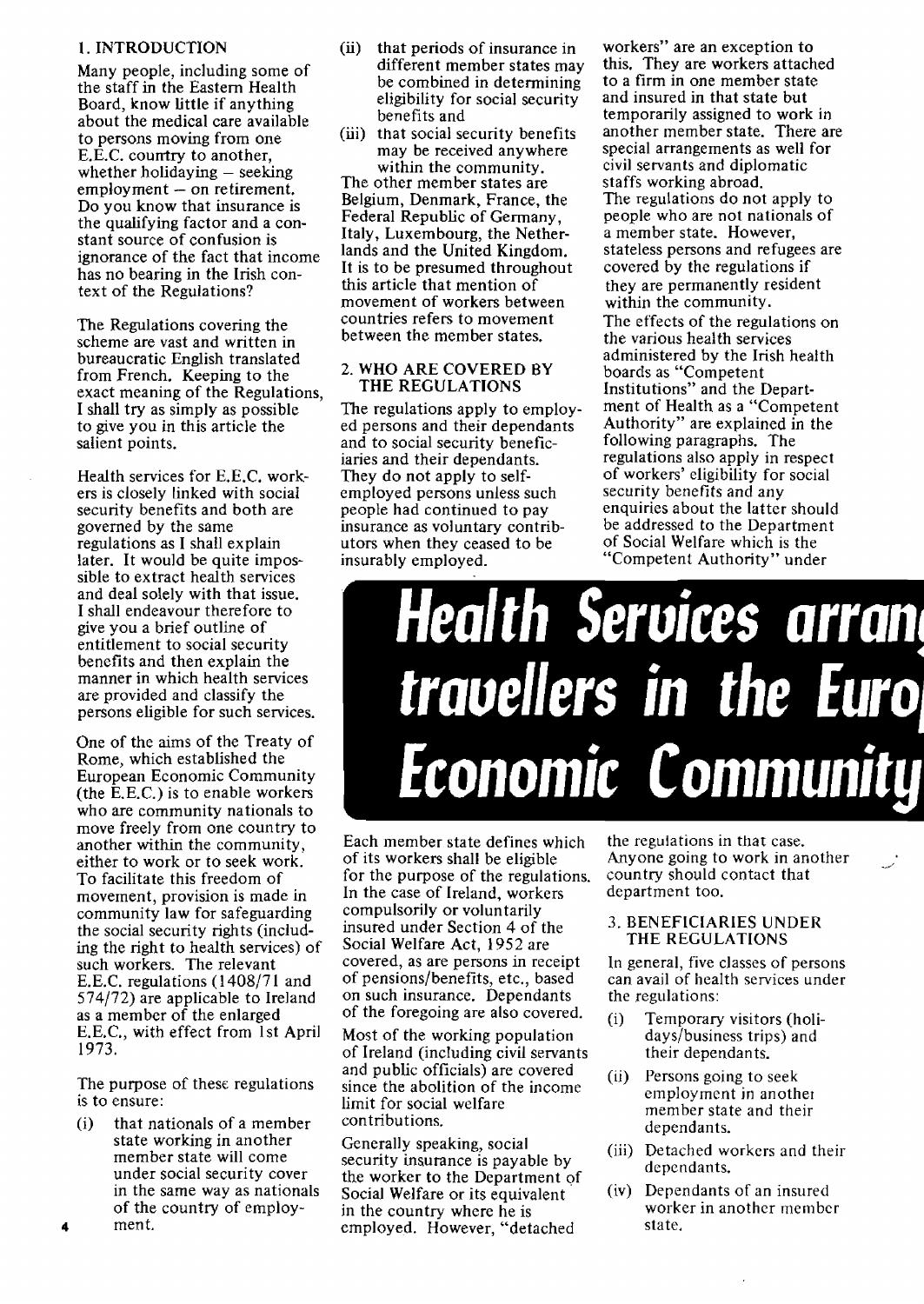(v) Social security pensioners resident in one member state who are paid a pension by another member state. The pensioners' dependants are also included.

#### 4. RANGE OF HEALTH SERVICES AVAILABLE

- (a) Temporary visitors and seekers of employment are entitled to urgent treatment for sudden sickness or an accident.
- (b) Persons in classes (iii), (iv) and (v) of Paragraph 3 above, can avail of all medical care.
- (c) There is provision under the Regulations to cover people who wish to go to another country for the specific purpose of continuing medical treatment begun at home. However, for various reasons this provision has not been put into practice by this country.

Medical attention in all cases is provided on the same basis as

People eligible under Irish legislation are asked by the authorities in the U.K. to complete a simple statement giving their name, address, insurance number (or pension number) and the name and address of their employer in this country.

Persons from the United Kingdom visiting Ireland:

Persons engible under U.K. legislation must complete Form 1408/71 at the point of service. This form is supplied to doctors in the Choice of Doctor Scheme, to hospitals and to clinics by the Department of Health.

#### NOTE:

Form Elll, described in the next paragraph, may be used instead by the Irish and British in each other's countries but it is not essential. Detached workers may show either form E 101 or Form E 102 obtained from their appropriate insurance authority.

People from Ireland visiting an E.E.C. country other than the U.K.:



for insured nationals of the country being visited/or being lived in (as appropriate) and in accordance with that country's legislation. In some instances such legislation may require the patient to pay part of the cost. Payment in full may have to be made in advance subject to a reimbursement.

In Ireland, temporary visitors and seekers of employment are entitled to "Full Eligibility" -Health Act 1970 - treatment on an emergency basis. This service is available on a nonemergency basis also for persons in classes (iii), (iv) and

#### 5. PROVING ENTITLEMENT

People from Ireland visiting the United Kingdom:

In other Common Market countries, persons eligible under Irish legislation must produce a special form certifying entitlement to health services. This form (Form Elll) should be obtained in advance from their local Health Board to cover the period of their trip. Detached workers may show Form E101/ E<sub>102</sub> instead. Persons from an E.E.C. country other than the U.K., visiting Ireland:

Persons eligible under the legislation of another member state must show Form Elll at the point of service. This form is supplied to them by the health board's equivalent in *their* home country. Detached workers may show Form E101/El02 instead. Applications for Irish Medical Cards under E.E.C. Regulations:

Persons resident in Ireland who are:

Dependants of insured workers in another country and social security pensioners and their dependants are entitled to the same range of health services as is a G.M.S. card holder. It is advisable therefore for them to apply for a-medical card to their local health board stating that they are applying under E.E.C. regulations.

Where necessary, statements can be confirmed by writing to the appropriate competent authority/institution. Medical cards are not given to detached workers.

Approximately 0.46% of medical cards issued in the Dublin area are held by persons eligible for them under E.E.C. regulations.

Entitled persons under Irish legislation residing abroad:

Living in the  $U, K, \ldots$ 

Persons in this category should register with a doctor practising under the National Health Service.

Living in a member state other than the U.K.:

Such persons should register with the competent authority/ institution for health services in their area using Form El09 or E121 (as appropriate) obtained from their local health board.

#### 6. HOW TO CLAIM HEALTH SERVICES

Irish persons abroad:

The local Health Boards supply a booklet free of charge called "Medical Care and the Visitor to Common Market Countries" which sets out the procedure to be adopted when applying for health services in an E.E.C. country other than Ireland.

E.E.C. persons m Ireland:

Persons coming from the U.K. and other E.E.C. countries can obtain similar booklets in their home country. They must apply for health services in the same way as an Irish Medical Card holder.

#### Further information:

A leaflet entitled "Medical Care and the Visitor to the Eastern Health Board's Area" is available from the Hospital Services Section (E111), 1 James's Street. Social Security "Guides" are published by the Official Publications

5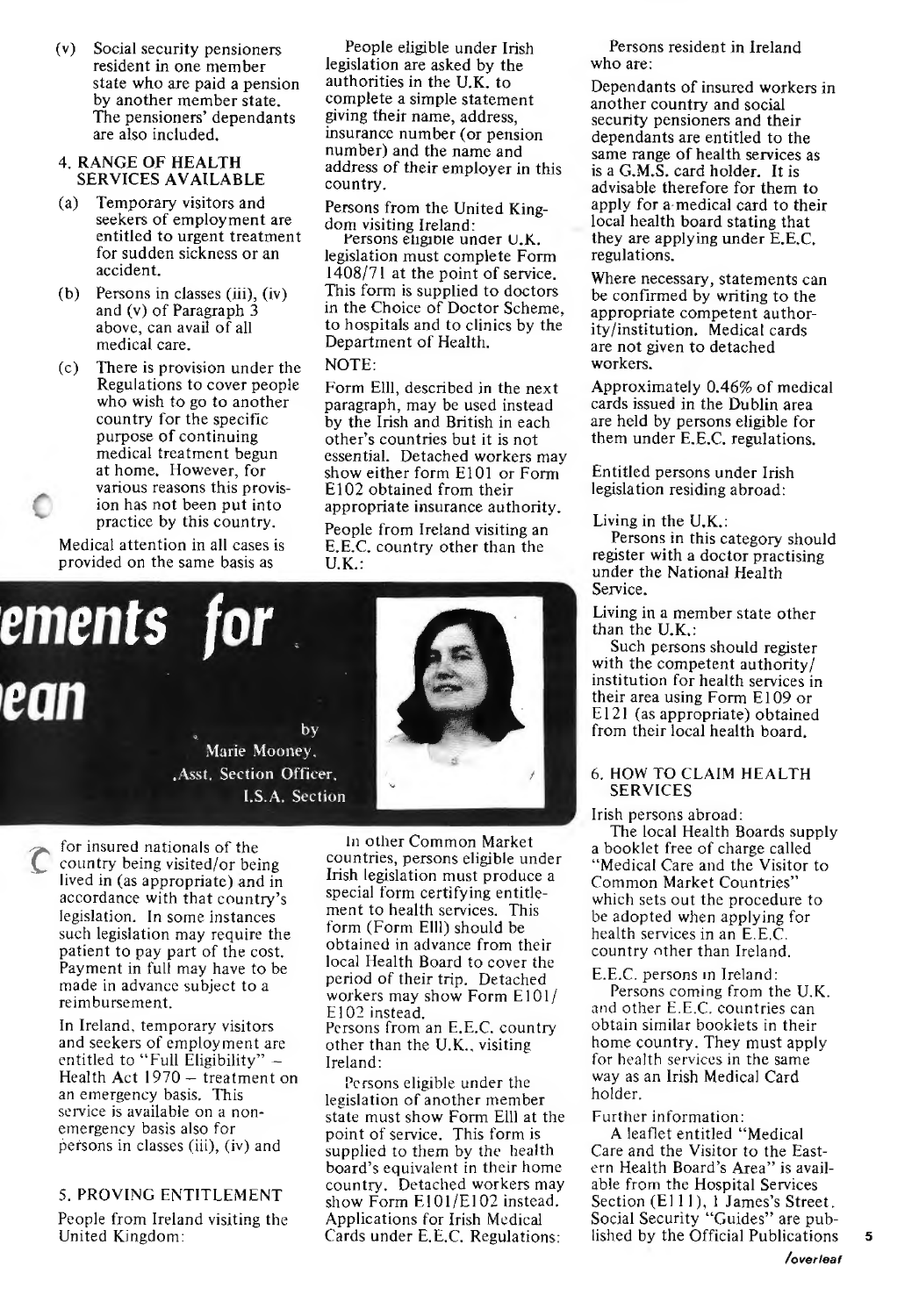#### */continued*

Office of the E.E.C., Luxembourg. and copies may be obtained from that office or from the Department of Social Welfare.

#### 7. APPEALS

Persons aggrieved by the treatment/services afforded them under National legislation may appeal to the Administrative Commission on Social Security for Migrant Workers in Brussels.

#### 8. LANGUAGE

Stereotype application forms in the series  $E101 - E127$ ,  $E201 -$ £214, E301-E303 and E401- E410 are available in all the official languages of the E.E.C. These are laid out in such a way that the different versions are perfectly interchangeable. This makes it possible for the person/ body to whom the form is addressed to receive the form printed in the home language. As the forms cover most eventualities, letter writing is kept to a minimum. E111 is the form most often used.

#### 9. SPECIAL TYPE CONSULTA-TIONS IN IRELAND.

Doctors in the Choice of Doctor Scheme who treat patients who hold Form Elll or who have completed Form 1408/71, are paid a special Type Consultation fee. This also applies to Pharmacists who supply drugs/ medicines prescribed at such a consultation.

#### 10. FINANCIAL ARRANGE-MENTS.

Each country provides services to eligible persons at the expense of their home country. However a "knock-for-knock" arrangement has been reached between Ireland and the United Kingdom and it is hoped that a similar arrangement will be arrived at with the other E.E.C. countries.

In the meantime, statistics are being kept of the services provided under the regulations for eventual reconciliation with the countries in question. The Hospital Services Section (I.S.A.) is the control unit of the Eastern Health Board for this purpose.

#### 11. NUMBERS AVAILING OF THE SERVICES.

About 2,500 Elll forms are issued annually by the Eastern 6 Health Board as follows:

20% to civil servants making business trips to Brussels. 10% to businessmen making business trips to E.E.C. countries.

10% to students and others seeking employment.

60% to holiday makers. The number of forms issued appears very small when one considers the number of holiday makers who are insured and their dependants who leave Ireland yearly. Perhaps they are unaware of.the E.E.C. regulations since these regulations have received such little publicity. The number of students going abroad to seek employment and who apply for form E<sub>111</sub> also appears low. The reason for this may be the worldwide recession since 1973.

#### 12. DIFFICULTIES.

The main difficulties arise when persons travel abroad without form Elll or do not avail of services through the proper channels. This person will be required to pay for the cost of the service at source.

It is also difficult to identify services provided to medical card holders under the regulations. An average costing is taken of services provided to all medical card holders and it is related to the numbers on the G.M.S. Register who obtained the card by virtue of the regulations.

It is important to remember that a person from another member state, regardless of income, who is covered under the regulations according to his/her home country's legislation, qualifies for "Full Eligibility" service in Ireland.

On the other hand a person who holds, or is the dependant of the holder of an Irish medical card granted on hardship grounds under the Health Act 1970, is not automatically covered under the regulations in another member state unless he/she is insured under the Social Welfare Act 1952 or in receipt of a contributory benefit, pension or allowance based on such insurance.

(a) The payment of a V.H.I. contribution or (b) in the case of self-employed or retired persons, sum available for this new venture which<br>the payment of a health contribut will provide a welcome addition to our the payment Of a health COntribu- WJIJ\_PrOVIdC ~ welcom(! add1t100 to our . . . . services for the aged. t10n or (c) bemg m recetpt of anon- \_\_ contributory benefit, pension or *Overheard in a hairdressers: "The*<br>allowance under the Social Wel-<br>*a new shampoo out now, it's only* allowance under the Social Wei- *a new shampoo out now, it's onlv*  fare Acts does not entitle one to<br> *great. It costs three quia but I get it*<br> *from me pal who has a medical card.*<br> *Those medical cards are very handy* 

13. Under the European Convention on Medical and Social Assistance and Protocol 1954 Treaty series No.7, countries who signed the treaty, may provide assistance to foreigners who are destitute.

#### 14. THE EUROPEAN SOCIAL FUND.

Under a different set of E.E.C. Regulations to those I have been describing, health boards and voluntary organisations working in the field of health care have benefited in respect of operations related to the rehabilitation and the training of handicapped persons for employment.

These activities and the other activities subsidised by the Fund are described in the May-June 1975 issue of "CONTACTS".

#### 15. CONCLUSlON.

The Social Security Regulations are amended from time to time by new regulations or through court decisions etc. and particulars of these changes must be published in the Official Journal of the European Communities. Health boards are advised by the Department of Health of such amendments.

#### 16. FURTHER READING.

"Working Together" by Emile Noel describes the workings of the  $E.E.C. - obtainable free$ from the Information Office, Commission of the European Community, 29 Merrion Square, Dublin 2.

"European Community Directory and Diary" - may be consulted in the Hospital Services Section (E111).

•) *.J* 

## New Welfare Home

The foundation stone of the new welfare home in the grounds of St. Patrick's, Navan Road was laid on Corpus Christi, 9th June. This will be the fourth home provided since the health board was set up in 1971, the others are at Bray, Oonskeagh and Ballymun. The new home will provide an additional forty places making a total of 160 places for elderly persons who are no longer able to live on their own and who require some degree of support. The architect is Mr. P. Moloney and the builder is Mr. William Byrne, who has already built such a fine structure at Oonskeagh. The Chairman of the Board, Mr. Sam Carroll thanked the Minister for Health for making the substantial capital<br>sum available for this new venture which

Those medical cards are verv handv."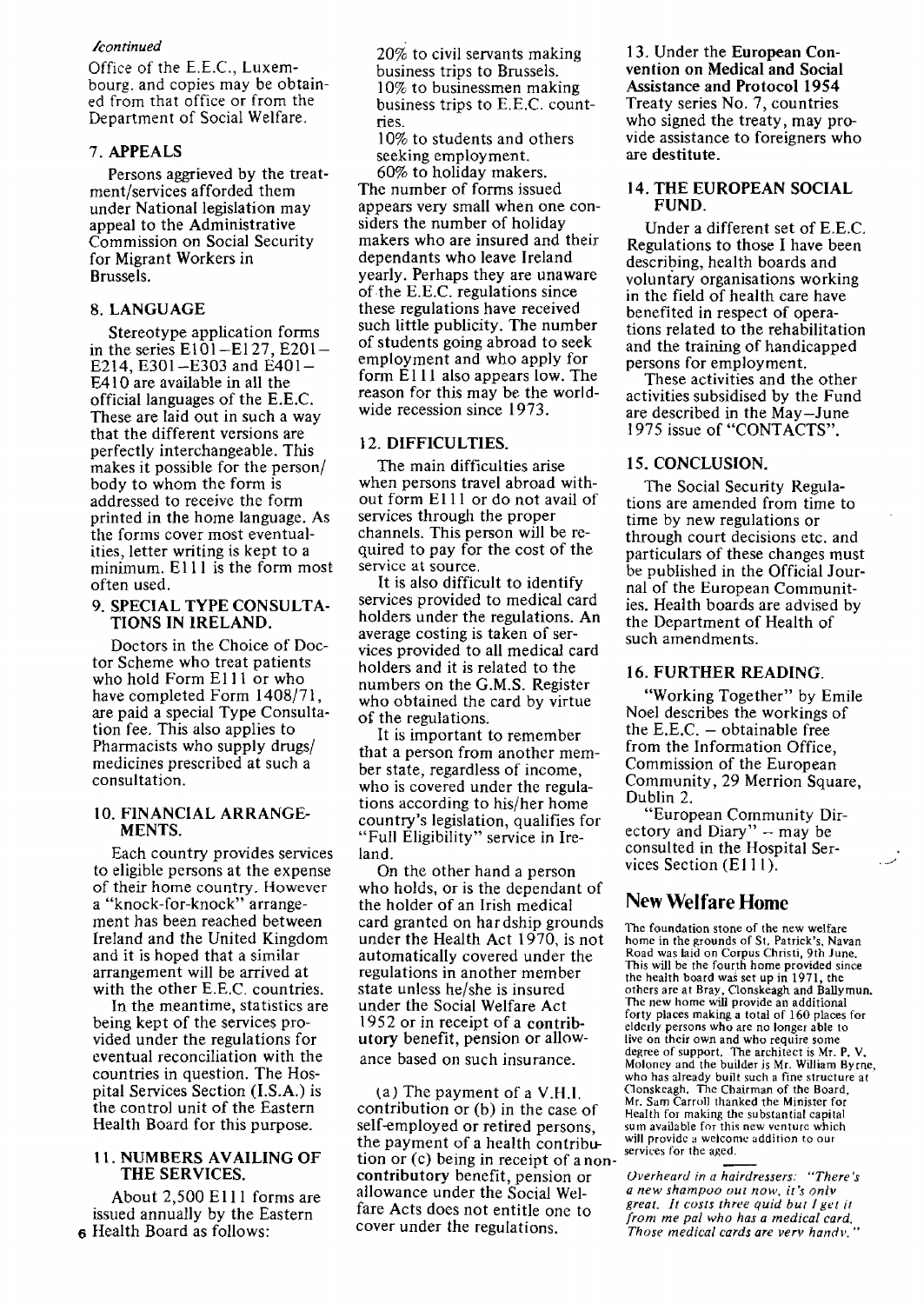

*Enjoying the sunshine during the Hospital Week at St. Ita's - L. to R. Denis Bowler, Brendan O'Reilly, Clr. Carroll, Tom Anderson and Dr. McGuinness.* 

#### **St. Ita's** Dr. Michael Conway

The landscaping of our hospital grounds *is*  excellent. They never looked more beautiful than during our recent annual Hospital Week and Brendan McGrath and his staff and patients deserve the highest praise for their hard work. Indeed it was a kind gesture by nature herself to the man who over the years laid the foundations of the lovely grounds here, Mr. Andy Wolohan, who died just a<br>few weeks ago. He was head horticulturalist to the Board and a man who pioneered group activities long before many of us were born, the kind of group therapy now being rediscovered. Our sympathy also goes to the relatives of Mr. James McGuinness, a man of infmite jest but above all, kindness. May they both rest in peace.

We have a museum, so if you are over 21, with a long and interesting memory and old photographs of either your mother-inlaw or boy friends send them on. Also any wooden legs, old prescriptions, any old testimonials (preferably in good condition) will be welcomed. The main theme of the museum however, is to collect items of treatment, procedures and management in mental hospitals of the past.

#### Annual Hospital Week

The week was relished by  $all - staff$ , visitors and speakers. It was the first Annual Hospital Week, not an Open Week as 1 think that implies that we're closed for the re- mainder of the year. It started on 22 May with a spectacular garden fete in the new St. Joseph's Mental Handicap Centre area. The fete was opened by Mrs. Hillery. It was sunshine all the way. The catering by Mr. Kumnig and his staff was excellent; so much so that one consultant in a moment of flippancy said we should have an open week every night.

#### **St.Columcille's**

On May 12 an inaugural clinical meeting sponsored by Syntex Pharmaceuticals Ltd. and organised by Dr. Miriam Brennan, Obstetrician/Gynaecologist, was held at St. Columcille's Hospital. Mr. Hugh McCarthy, the Board's Senior Surgeon, presided.

The meeting was attended by upwards of<br>sultants from south County Dublin and<br>County Wicklow. As this was the inaugural<br>meeting, the Board and management of the E.H.B. was represented by Or. Carroll, Chairman, Or. Sweeney, Chairman of the visiting committee, Deputy Timmons,<br>Chairman of Wicklow local health com-Chairman of Wicklow local health com- mittee, Councillors Kinsella, Hickey and Durning, Mr. 0 Caoimh, C.E.O., Mr. Nolan, Deputy C.E.O. and Mr. Swords, General Administrator.

There were two tape-slide presentations on the significance and rranagement of pain and the orthopaedic implications of rheumatoid<br>arthritis. Mr. F. Warde, Consultant Surgeon,<br>gave a highly interesting talk on the latter.<br>Prof. Conor Ward and Dr. Rahill also spoke, with comments and questions also from many of the practitioners present.

It is intended to hold about three such meetings a year and the next one will be arranged in the autumn,

And for tne organisation of this exercise we thank colleague Dr. Gay Nolan and the many pharmaceutical fums who sponsored it. Survey on Marital Breakdown

An interesting meeting was held in St. Ita's recently. It was sponsored by Messrs. Lundbeck, the well-known pharmaceutical fum. Two papers were read and afterwards there was a buffet supper. Dr. D.A.W. Johnson, lecturer at Manchester University and Consultant Psychiatrist, spoke on "Practical considerations in the use of drugs", and Dr. G. Nolan, Consultant Psychiatrist, outlined the results of his own research in a paper entitled "Patterns of marital breakdown in Ireland". Fifty couples took part in this survey. Their marriage had irrevocably broken down and they had recourse to the Courts to resolve questions of maintenance and custody of children. Each couple had an independent psychiatric examination.

It was discovered that 85% of them came from families where there was a lack of parental attention, especially by the father. The majority were under twenty when they got married and slightly more than half of the wives were pregnant before marriage. Another factor which caused trouble was couples living with parents. This led to stress and strain in the fust year, from which the marriage rarely recovered. Dr. Nolan emphasised the fact that few people had received any treatment or knew how to go about getting help.

The overall conclusion from this paper was that marital breakdown in Ireland appears to occur for the same reasons as exist in the western world in general.

Dr. Nolan's paper was an original piece of research and may spearhead further work in the near future in the area of counselling and psychiatric help.

## **Irish Srs.of Charity**<br>The people of the Donnybrook area are

well aware of the excellent work being done at St. Mary's, Donnybrook. During the past few years a new welfare home has been built by the Sisters. In the present year the Sisters, with the encouragement of our Hospitals Department, are providing a new residence for over forty handicapped girls. This work is now well in hands. Mother Agnes and the community expect to have this project completed by the end of the year. Mother Ignatius and her community are also making considerable progress in improving the accommodation at Our Lady's Hospice, Harold's Cross.

#### St. **Vincent's, Athy**

Mr. Dermot O'Flynn and his team on the No. 3 visiting committee have arranged to meet on their next visit the voluntary organisations from the A thy, Newbridge and Kilcullen areas who provide many services for the three hundred or so patients at St. Vincent's and also to the old and<br>handicapped still in the community. Sister<br>Dominic has a special word of praise for the many young people who give of their leisure time towards this laudable work.

INFORMATION BOOKLET<br>| Revised copies of "A basic guide to the  $\left\| \right\|$  services of the Eastern Health Board" are  $\left\| \right\|$ <br>| svsilable from Registry. 1 James's Street. available from Registry, 1 James's Street.

Kildare Rosario Browne

Comings and Goings: We are delighted here<br>in Kildare to welcome Dr. Val Barry, as<br>Director Community Care. A Dublinman, he comes to Kildare trailing countless honours (apologies - 0. Milton), academic and others, garnered along the wide field of his varied medical career since he qualified at the R.C.S.I. in Dublin. From hospitals in England and Wales, he has been for a time in public health in Co. Tipperary, and in the Department of Health, and now comes to us from the community care-conscious County of Kilkenny and the South-Eastern Health<br>Board. We in Kildare hope he will like this Board. We in Kildare hope he will like this new commitment here- enough to stay - despite the almost tumble-down quality of his headquarters- such a contrast, we hear, from the palatial building he ruled from in the marble city. And so we say with one<br>accord – welcome Dr. Val Barry – we hope vou'll stay a long while in Kildare!

Our good wishes go to our staff members who are leaving soon for pastures new ...<br>Goretti Walsh, quietly efficient clerical officer of ''G.M.S. and Farmers' Contributions" fame leaves for new service in holy matrimony in Carbury. Elaine Dunne, unassuming Naas Public Health Nurse, and Marian Buckley, one of our early social workers in Kildare are also departing to concentrate full-time on their families. We wish all three continued success and happiness in their new commitments. Funds for the Swim: At present, our Kildare Public Health Nurses and clerical staff in Naas are working tooth and nail {their efforts spearheaded by Eilish Fullam, Anne Duignan and Tess Whelan) raising funds for Sister Carmel's swimming pool in the residential care centre for mentally handicapped in Moore Abbey, Monasterevan. In co-operation with the Newbridge Lions Oub, they are busy each evening around the county and neighbouring areas selling tickets for a monster draw (due on 12th June). The money is rolling in for this deserving cause - and a substantial cheque has just arrived from America - sent by an emigrant restaurateur who read about the venture in a certain local weekly which he gets regularly in the U.S.A. Our colleagues in James's Street and Emmet House have also been kind with their support - and many local fums have con- tributed handsomely. Our grateful thanks to you all.

Moore Abbey, of course, was once the home of our beloved tenor of the thirties and forties -Count John McCormack. The pool in question -an excellent one -was installed some years ago but no funds were forthcoming from the powers-that-be for its running costs. Hence this local effort in this very deserving cause.

Lest we forget: May we hasten with congratulations to Joe Reynolds, genial health inspector who was promoted recently to senior health inspector - in fact and in cash!

#### Naas Co. Hospital

A second X-ray machine with ancillary equipment is being installed at the County Hospital, Naas. Sister Antoinette, Matron, and the stafflook forward to the provision of improved kitchen and dining facilities which we hope will get under way shortly. which we hope will get under way

Result of Moore Abbey Monster Draw: In<br>case you were thinking of dusting off the sideboard in anticipation of your new colour<br>T.V., forget it. The winner is Breda Connolly, Dowdstown House, Maynooth. The second prize of a transistor radio went to Sarah Connolly, 17 Derheen, Thurles. The draw brought in the handsome sum £2,200 towards the running costs of the swimming pool at Moore Abbey Residential Centre for Mentally Handicapped. The organisers gratefully acknowledge the generous support they received from staff and public 7